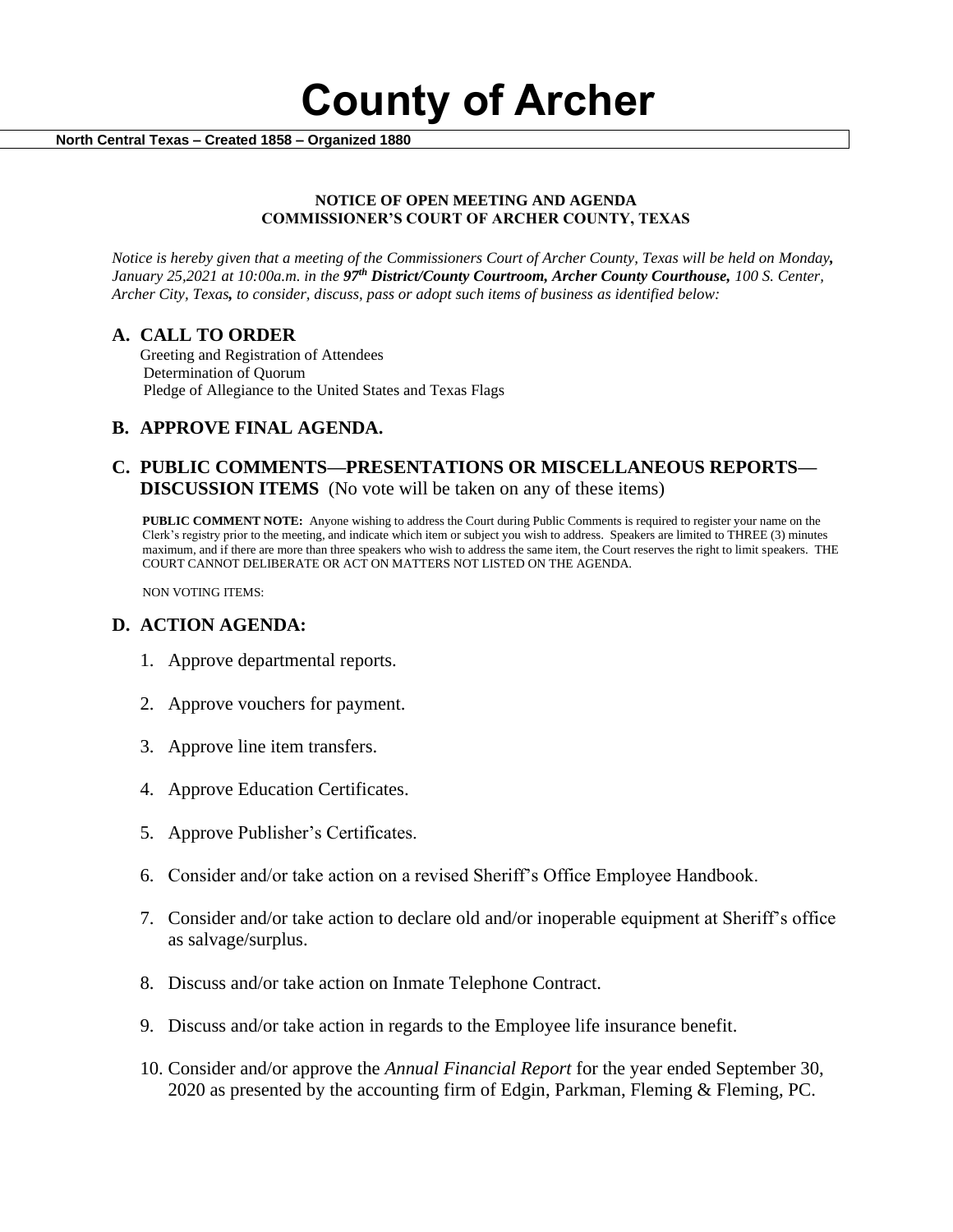- 11. Consider and/or take action on a proposed contract with *Ashley Culley* to provide specialized I.T. work in regards to software installation for the  $97<sup>th</sup>$  District Court, District Attorney, and District Clerks.
- 12. Discuss and/or take action on Body Cam and Dash Mount Camera system for Constable Pct. 2, Donald Stevens.
- 13. Discuss and/or take action on the Covid-19 Vaccine Distribution.
- 14. Discuss the Archer County *Election Security Assessment Scorecard.*
- 15. Discuss and/or take action on *Jailer Accountability* software.
- 16. Discuss and/or take action on the Camera System at the Archer County Jail.
- 17. Adjourn into Executive Session.
- 18. Executive Session as authorized by Texas Government Code 551.076

# **Commissioner's Court will be for Essential Personnel only. The General Public can participate or listen in on a Teleconference Venue. To join the Teleconference:**

**Dial 1-712-432-3900 Conference ID 123009#**

I, Randall C. Jackson, Archer County Judge, do hereby certify that the above Notice of Open Meeting and Agenda of the Commissioners Court is a true and correct copy of said Notice and Agenda, and that I posted said Notice and Agenda on the doors of the Archer County Courthouse, 100 S. Center, and the doors of the Archer County Annex, 112 E. Walnut, Archer City, Texas, places readily accessible to the general public at all times, on the  $22<sup>nd</sup>$  day of January, 2021and said Notice remained posted continuously for at least 72 hours preceding the scheduled time of said Meeting.

\_\_\_\_\_\_\_\_\_\_\_\_\_\_\_\_\_\_\_\_\_\_, Randall C. Jackson, Archer County Judge

<sup>(</sup>In accordance with Title III of the Americans with Disabilities Act, we invite all attendees to advise us of any special accommodations due to disability. Please submit your request as far as possible in advance of the meeting you wish to attend.)

*As authorized by the Texas Government Code, the Commissioners' Court of Archer County, Texas reserves the right to adjourn into Executive Session at any time during the course of this meeting to discuss any of the matters listed above as they may relate to Texas Government Code Section 551.071(1) (Consultation with Attorney about pending or contemplated litigation or settlement offers);*

*Texas Government Code Section 551.071(2) (Consultation with Attorney when the Attorney's obligations under the Texas Disciplinary Rules of Professional conduct of the State Bar of Texas conflicts with Chapter 551 of the Texas Government Code);*

*Texas Government code Section 551.072 (Deliberations About Real Property); Texas Government Code Section 551.073(Deliberations about Gifts and Donations); Texas Government Code 551.074 (Personnel Matters); Texas Government Code Section 551.0745 (Deliberations about a County Advisory Body); Texas*